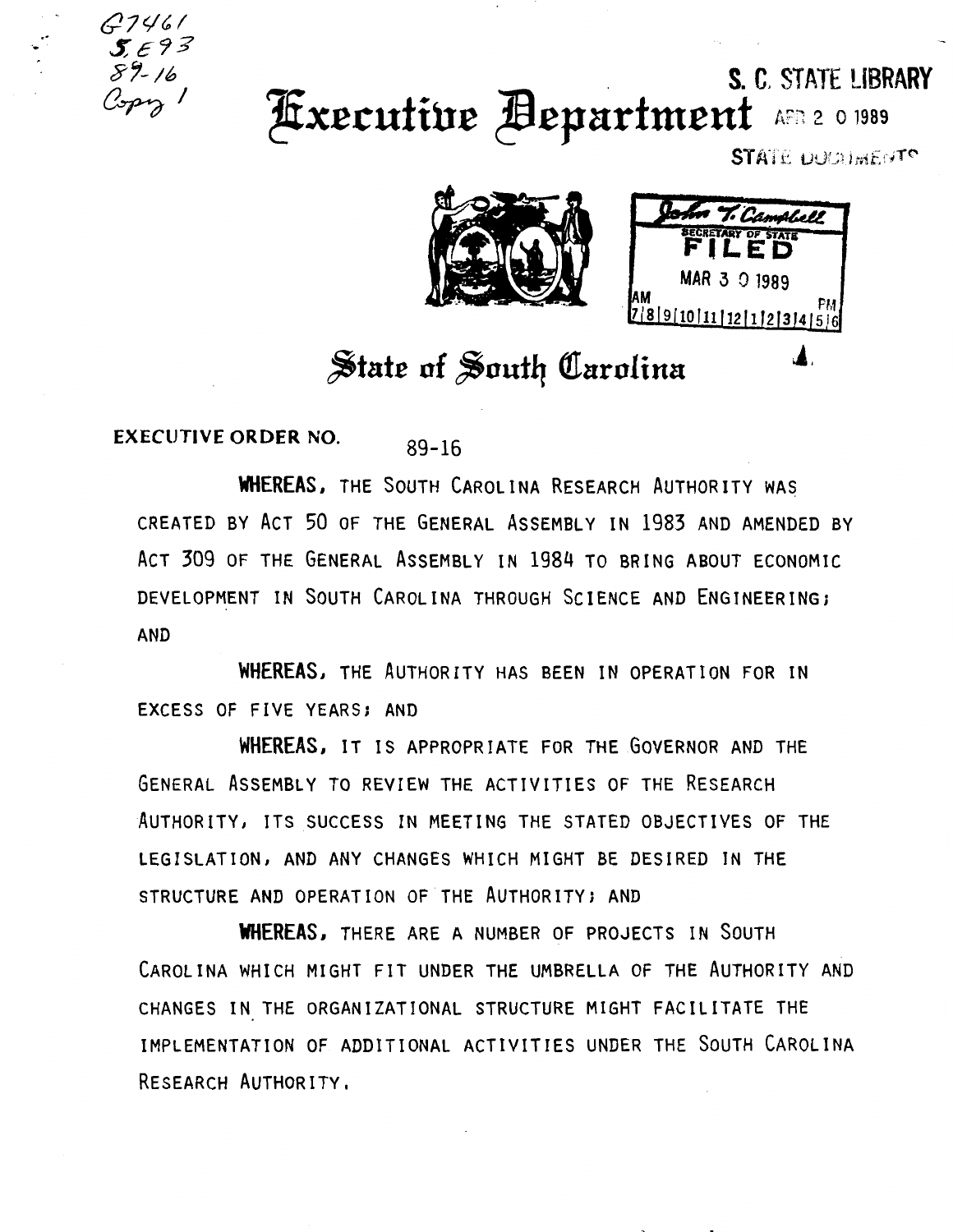PAGE TWO

**NOW, THEREFORE,** I HEREBY ORDER THAT A COMMITTEE OF THE FOLLOWING PERSONS IS CREATED TO EXAMINE THE STRUCTURE AND PURPOSES OF THE SOUTH CAROLINA RESEARCH AUTHORITY COMPOSED OF THE FOLLOWING PERSONS:

- 1. THE CHAIRMAN OF THE RESEARCH AUTHORITY
- 2. THE CHAIRMAN OF THE STATE DEVELOPMENT BOARD
- 3. THE CHAIRMAN OF THE HOUSE WAYS AND MEANS COMMITTEE
- 4, THE CHAIRMAN OF THE SENATE FINANCE COMMITTEE OR HIS DESIGNEE
- 5, A LAY PERSON APPOINTED BY THE GOVERNOR
- 6, THE COMMISSIONER OF THE S. C. COMMISSION ON HIGHER EDUCATION

THE CHAIRMAN OF THE RESEARCH AUTHORITY SHALL SERVE AS CHAIRMAN OF THE TASK FORCE.

THE TASK FORCE SHALL EXAMINE THE STRUCTURE AND ORGANIZATION OF THE RESEARCH AUTHORITY, RECOMMENDING ANY CHANGES WHICH MIGHT BE DESIRABLE TO IMPROVE THE CHARTER OF AND OPERATION OF THE AUTHORITY.

THE TASK FORCE SHALL ALSO EXAMINE ADDITIONAL STATE UNDERTAKINGS INVOLVING THE RESEARCH UNIVERSITIES OF THE STATE OF SOUTH CAROLINA AND PRIVATE INDUSTRIES WHICH MIGHT PROPERLY FIT UNDER THE SUPERVISION AND ADMINISTRATION OF THE RESEARCH AUTHORITY.